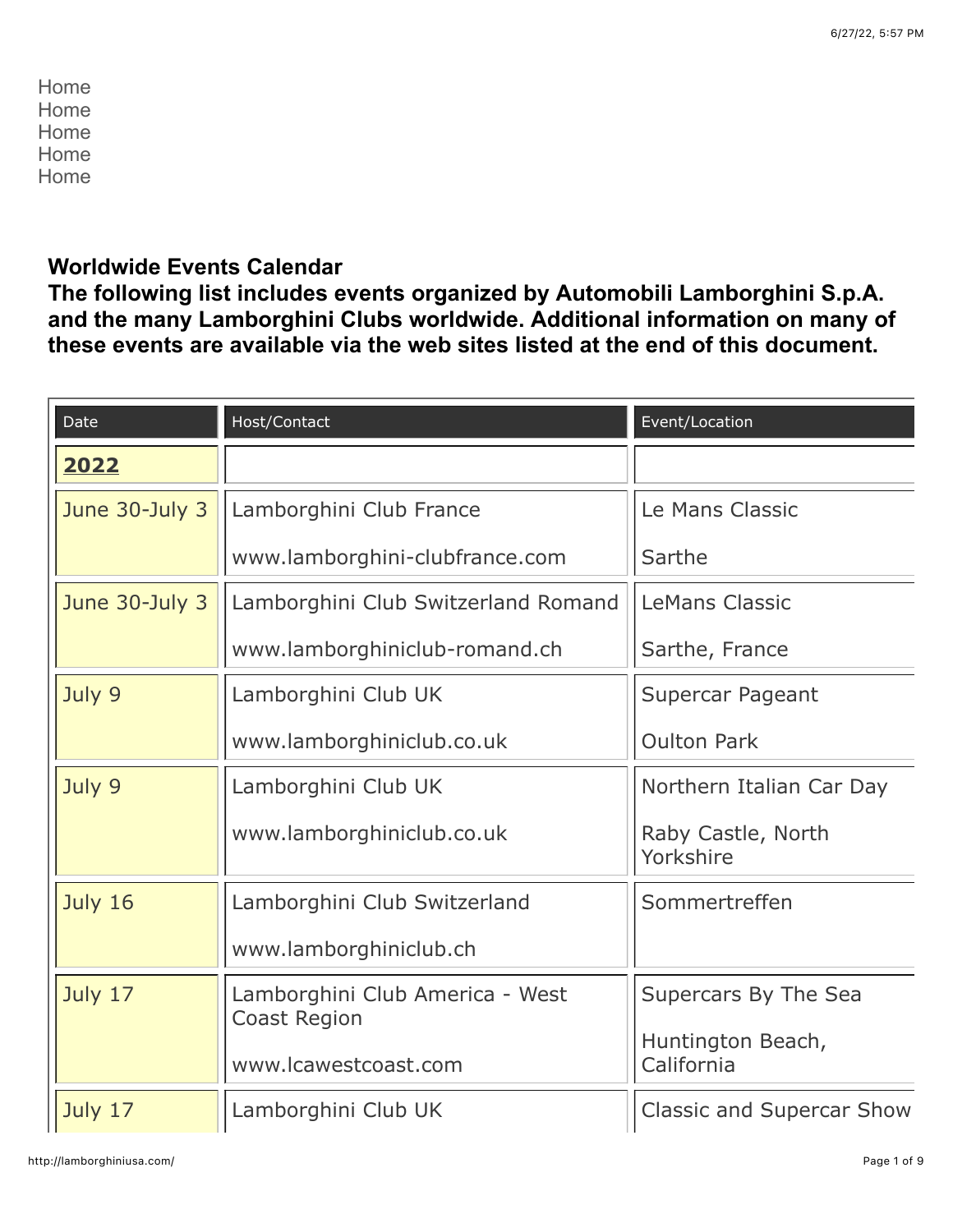|                     | www.lamborghiniclub.co.uk      | <b>Sherborne Castle</b>                                                                                                                                                                                                                                                                                                                                                                                                                                                                                                                                          |
|---------------------|--------------------------------|------------------------------------------------------------------------------------------------------------------------------------------------------------------------------------------------------------------------------------------------------------------------------------------------------------------------------------------------------------------------------------------------------------------------------------------------------------------------------------------------------------------------------------------------------------------|
| July 24             | Lamborghini Club UK            | Supercar Day                                                                                                                                                                                                                                                                                                                                                                                                                                                                                                                                                     |
|                     | www.lamborghiniclub.co.uk      | <b>Warren Estate</b>                                                                                                                                                                                                                                                                                                                                                                                                                                                                                                                                             |
| July 31             | Lamborghini Club UK            | <b>Gold Cup</b>                                                                                                                                                                                                                                                                                                                                                                                                                                                                                                                                                  |
|                     | www.lamborghiniclub.co.uk      | <b>Oulton Park</b>                                                                                                                                                                                                                                                                                                                                                                                                                                                                                                                                               |
| August 6-7          | Lamborghini Club UK            | Supercar Weekend                                                                                                                                                                                                                                                                                                                                                                                                                                                                                                                                                 |
|                     | www.lamborghiniclub.co.uk      | <b>Beaulieu</b>                                                                                                                                                                                                                                                                                                                                                                                                                                                                                                                                                  |
| <b>August 15-21</b> | Lamborghini Club America       | Annual Lamborghini Club<br>America National Meet,                                                                                                                                                                                                                                                                                                                                                                                                                                                                                                                |
|                     | www.lamborghiniclubamerica.com | Monterey, California,<br>including:<br><b>Italian Stampede</b><br>(Thursday)<br>Serata Italiana Gala<br>(Saturday Night Club<br>Dinner)                                                                                                                                                                                                                                                                                                                                                                                                                          |
|                     |                                | Concorso Italiano<br>Historic Races at Laguna Seca<br>Pebble Beach Tour of the<br><b>Monterey Peninsula</b><br><b>Pebble Beach Concours</b><br>Concours On The Avenue,<br>Carmel-By-The-Sea<br><b>Pacific Grove Little Car Show</b><br>The Quail Rally<br>The Quail - A Motorsports<br><b>Gathering at Quail Lodge</b><br><b>Bonhams Auction</b><br>Gooding & Company Auction<br><b>RM/Sotheby's Auction</b><br><b>Russo and Steele Auction</b><br><b>Mecum Auction</b><br>Monterey International<br>Automobilia Expo<br>Retro Auto at The Inn at<br>Spanish Bay |
|                     |                                |                                                                                                                                                                                                                                                                                                                                                                                                                                                                                                                                                                  |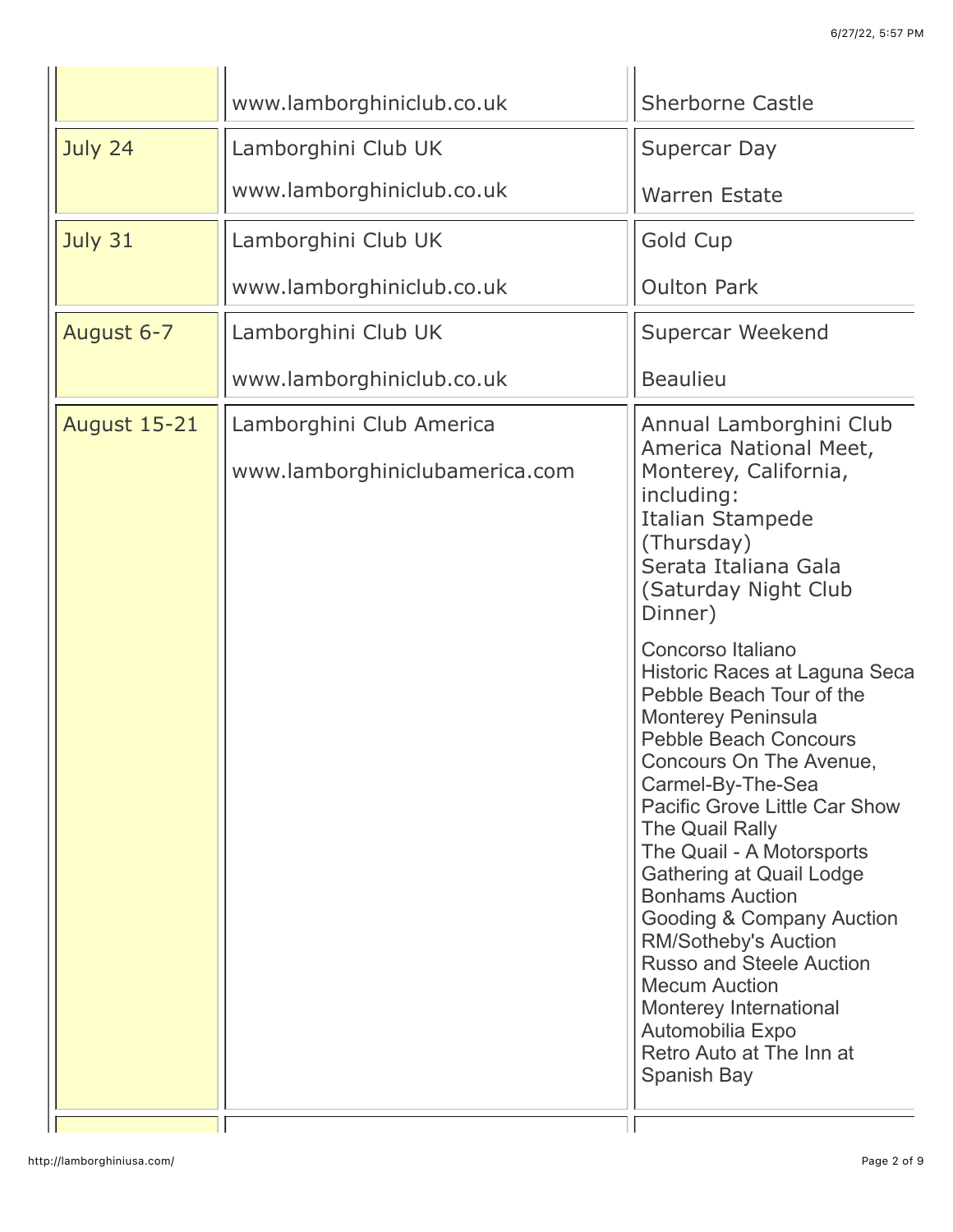| August 18-21                   | Lamborghini Club UK                                    | <b>British Motor Show</b>                                             |
|--------------------------------|--------------------------------------------------------|-----------------------------------------------------------------------|
|                                | www.lamborghiniclub.co.uk                              | Farnborough                                                           |
| <b>August 20</b>               | Lamborghini Club America                               | Serata Italiana Gala Club<br>Dinner                                   |
|                                | www.lamborghiniclubamerica.com                         | Monterey, California                                                  |
| <b>August 26-28</b>            | Lamborghini Club UK<br>www.lamborghiniclub.co.uk       | <b>Silverstone Classic and</b><br><b>End of Summer</b><br>Celebration |
| <b>August 27-28</b>            | Lamborghini Club America - West<br><b>Coast Region</b> | San Marino Motor Classic<br><b>Auto Show</b>                          |
|                                | www.lcawestcoast.com                                   | California                                                            |
| <b>August 27-29</b>            | Lamborghini Club UK                                    | <b>CarFest South</b>                                                  |
|                                | www.lamborghiniclub.co.uk                              | Laverstroke Park                                                      |
| August 31-<br>September 4      | Salon Privé                                            | Salon Privé Concours                                                  |
|                                | www.salonpriveconcours.com                             | <b>Blenheim Palace</b>                                                |
| September 1-<br>$\overline{4}$ | Lamborghini Club Switzerland                           | Herbstreffen                                                          |
|                                | www.lamborghiniclub.ch                                 |                                                                       |
| September 2-<br>$\overline{4}$ | Lamborghini Club UK                                    | Concours d'Elegance                                                   |
|                                | www.lamborghiniclub.co.uk                              | <b>Hampton Court</b>                                                  |
| September 4-<br>15             | Lamborghini Club UK                                    | Spanish Bull Run                                                      |
|                                | www.lamborghiniclub.co.uk                              | Driving Tour of Spain and<br>Portugal                                 |
| September 11                   | Lamborghini Club UK                                    | Bridgnorth Italian Auto<br>Moto Festival                              |
|                                | www.lamborghiniclub.co.uk                              | Shropshire                                                            |
| September<br>$23 - 25$         | Lamborghini Club UK                                    | Driving Weekend Around<br>Cumbria                                     |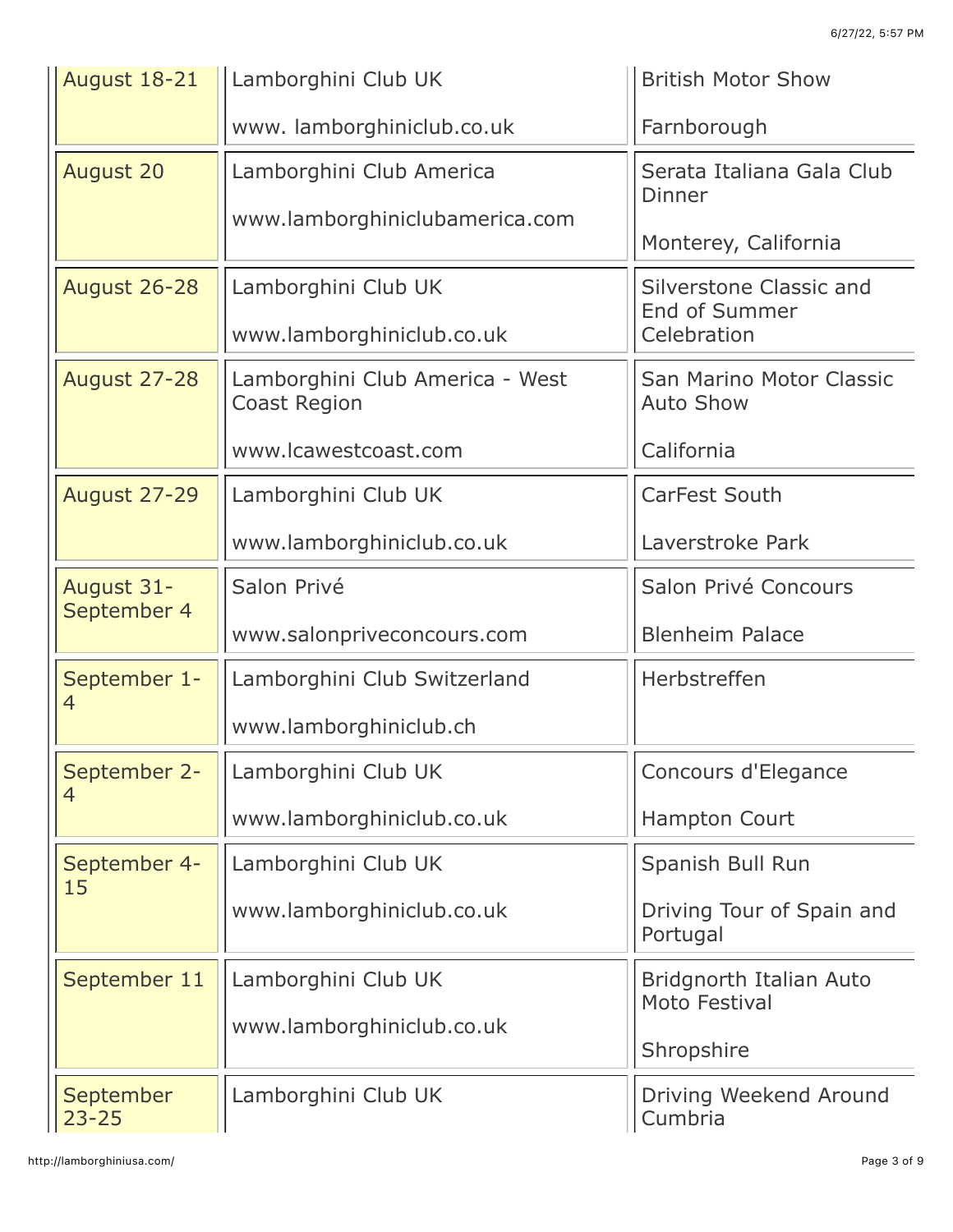|                        | www.lamborghiniclub.co.uk      |                                                       |
|------------------------|--------------------------------|-------------------------------------------------------|
| September              | Lamborghini Club France        | Autumn Tour to d'Annecy                               |
| $23 - 25$              | www.lamborghini-clubfrance.com |                                                       |
| September<br>$24 - 25$ | Lamborghini Club UK            | Petrolheadonism Live                                  |
|                        | www.lamborghiniclub.co.uk      | Knebworth House                                       |
| October 9              | Lamborghini Club UK            | Autumn Motorsport<br>Sunday                           |
|                        | www.lamborghiniclub.co.uk      |                                                       |
|                        |                                | <b>Brooklands</b>                                     |
| October 10             | Lamborghini Club UK            | Italian Car Day                                       |
|                        | www.lamborghiniclub.co.uk      | <b>Brooklands</b>                                     |
| October 15             | Lamborghini Club Switzerland   | Jahresendtreffen                                      |
|                        | www.lamborghiniclub.ch         |                                                       |
| October 15             | Lamborghini Club France        | Autodrome Italian Meeting                             |
|                        | www.lamborghini-clubfrance.com |                                                       |
| October 19-23          | Lamborghini Club America       | Signature Serata Italiana<br>Series - Big Sky Country |
|                        | www.lamborghiniclubamerica.com | Adventure                                             |
|                        |                                | Driving Tour of Western<br>Montana                    |
| November 3-            | Lamborghini Club France        | Epoqu'Auto Show, Lyon                                 |
| 5                      | www.lamborghini-clubfrance.com |                                                       |
| November 11-           | Lamborghini Club UK            | <b>Classic Car Show</b>                               |
| 13                     | www.lamborghiniclub.co.uk      | NEC, Birmingham                                       |
| November 20            | Lamborghini Club France        | <b>Annual General Assembly</b>                        |
|                        | www.lamborghini-clubfrance.com | Paris and Lyon Regions                                |
|                        |                                |                                                       |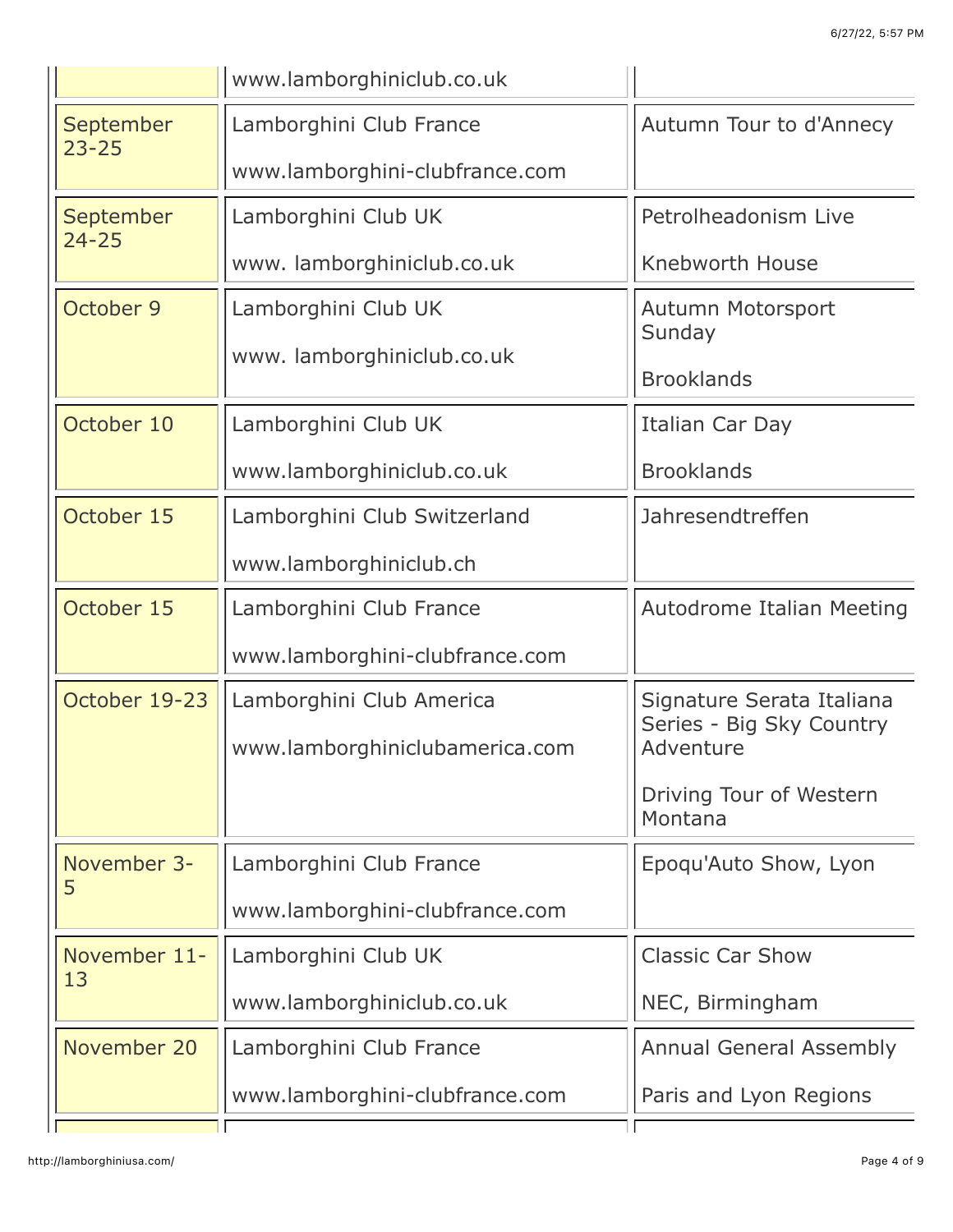| December<br>(Exact Date to | Lamborghini Club France             | Dinner in Paris                                           |
|----------------------------|-------------------------------------|-----------------------------------------------------------|
| be<br>Determined)          | www.lamborghini-clubfrance.com      |                                                           |
| 2023                       |                                     |                                                           |
| March 2-5                  | <b>Amelia Island Concours</b>       | <b>Amelia Island Concours</b><br>d'Elegance               |
|                            | www.ameliaconcours.org              | <b>Ritz-Carlton Hotel</b>                                 |
|                            |                                     | Amelia Island, Florida                                    |
| <b>April 20-22</b>         | Salon Privé                         | Luxury Car Event                                          |
|                            | www.salonpriveconcours.com          | Royal Hospital                                            |
|                            |                                     | Chelsea                                                   |
| April 28                   |                                     | Ferruccio Lamborghini's<br><b>Birthday</b>                |
|                            |                                     | (Born in 1916)                                            |
| <b>April 28-30</b>         | Lamborghini Club France             | <b>Spring Outing</b>                                      |
|                            | www.lamborghini-clubfrance.com      |                                                           |
| May 7                      |                                     | Founding of Automobili<br>Lamborghini                     |
|                            |                                     | (1963)                                                    |
| May 19-21                  | Concorso d'Eleganza Villa d'Este    | Concorso d'Eleganza Villa<br>d'Este                       |
|                            | www.concorsodeleganzavilladeste.com |                                                           |
|                            |                                     | Villa d'Este, Lake Como,<br>Italy                         |
| June 11                    | Lamborghini Club France             | <b>Traditional Parisien</b><br><b>Barbecue near Dreux</b> |
|                            | www.lamborghini-clubfrance.com      |                                                           |
| June 25                    | Lamborghini Club France             | <b>Traditional Barbecue in</b><br>Lyonnais chez Eric      |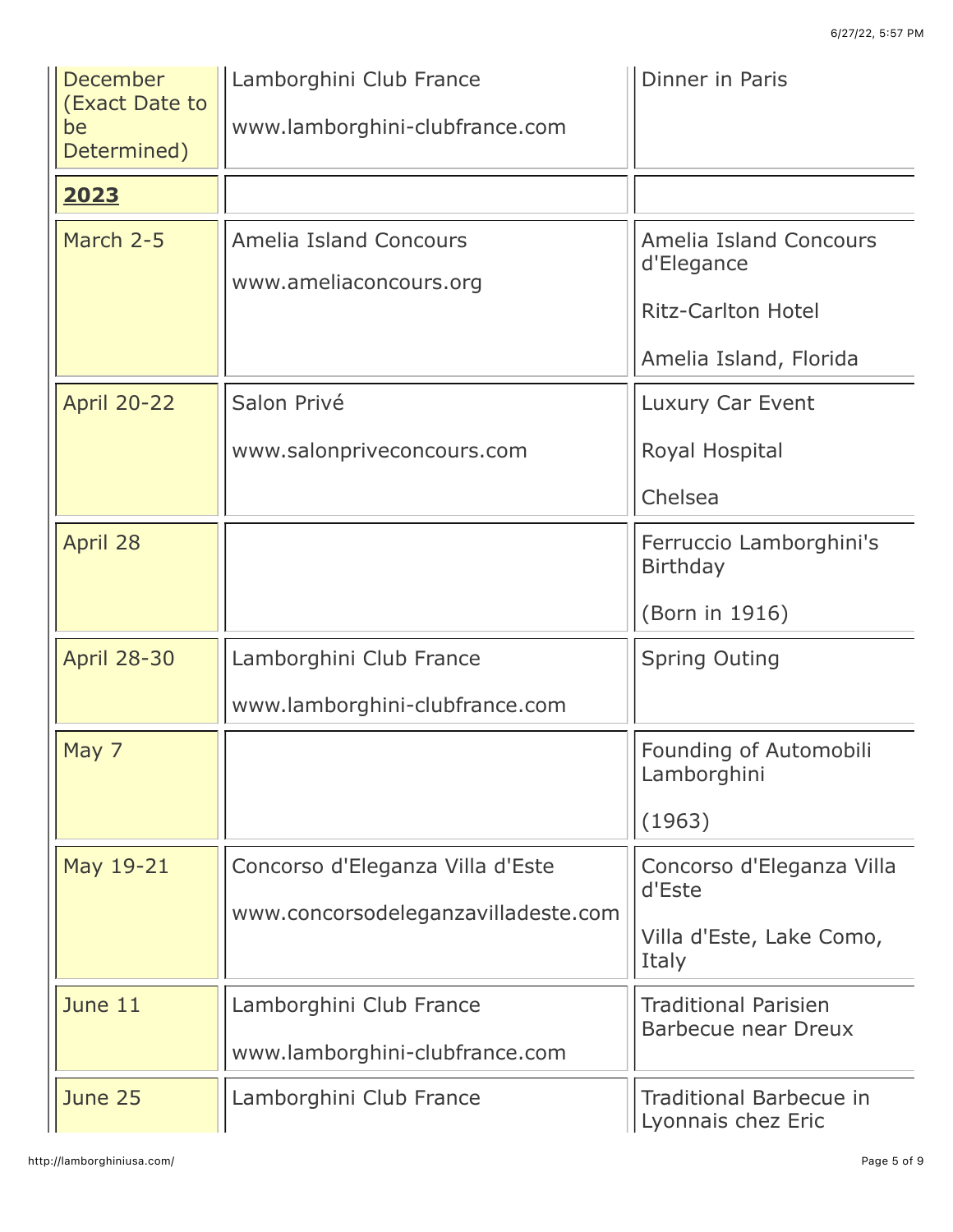|                                                                                 | www.lamborghini-clubfrance.com                                            |                      |
|---------------------------------------------------------------------------------|---------------------------------------------------------------------------|----------------------|
| September<br>$22 - 24$                                                          | Lamborghini Club France                                                   | <b>Autumn Outing</b> |
|                                                                                 | www.lamborghini-clubfrance.com                                            |                      |
|                                                                                 |                                                                           |                      |
| Additional information on these events are available on the following websites: |                                                                           |                      |
| <b>FACTORY</b><br>Automobili Lamborghini - www.lamborghini.com                  |                                                                           |                      |
| Lamborghini Store - www.lamborghinistore.com                                    |                                                                           |                      |
| Offshore Racing Events - www.powerboatp1.com                                    |                                                                           |                      |
| <b>CLUBS</b>                                                                    |                                                                           |                      |
| Lamborghini Club America - www.lamborghiniclubamerica.com                       |                                                                           |                      |
| Lamborghini Club America, Midwest Region - www.midwestlambos.com                |                                                                           |                      |
| Lamborghini Club America, Northwest Region - www.northwestlambos.com            |                                                                           |                      |
| Lamborghini Club America, Western Region - www.lamborghiniclubwest.com          |                                                                           |                      |
| Vintage Lamborghini Garage - www.vintagelamborghini.com                         |                                                                           |                      |
| Lamborghini Club of Australia - www.lamborghiniclub.com.au                      |                                                                           |                      |
| Lamborghini Club Austria - www.lamborghiniclub.at                               |                                                                           |                      |
| Lamborghini Club Belgium - www.lamborghiniclubbelgium.com                       |                                                                           |                      |
| Lamborghini Club France - www.lamborghini-clubfrance.com                        |                                                                           |                      |
| Lamborghini Club Italia - http://www.lamborghiniclub.it                         |                                                                           |                      |
| Lamborghini Club Nederland - www.lamborghiniclub.nl                             |                                                                           |                      |
| Japan Lamborghini Owners Club - www.jloc-net.com                                |                                                                           |                      |
| Lamborghini Club Scandinavia - www.lambo.dk                                     |                                                                           |                      |
| Lamborghini Club South Africa - www.lamborghiniclub.co.za                       |                                                                           |                      |
| Lamborghini Club of Switzerland - www.lamborghiniclub.ch                        |                                                                           |                      |
| Lamborghini Club Switzerland - Romand - www.lamborghiniclub-romand.ch           |                                                                           |                      |
| Lamborghini Club UK - www.lamborghiniclubuk.com                                 |                                                                           |                      |
| Lamborghini Classic Club Germany - www.lccg.de                                  |                                                                           |                      |
| International Lamborghini Owners Club - www.iloc-ev.de                          |                                                                           |                      |
| <b>CONCOURS/RELATED EVENTS</b>                                                  |                                                                           |                      |
|                                                                                 | Avila Beach (California) Concours d'Elegance - www.avialbeachconcours.com |                      |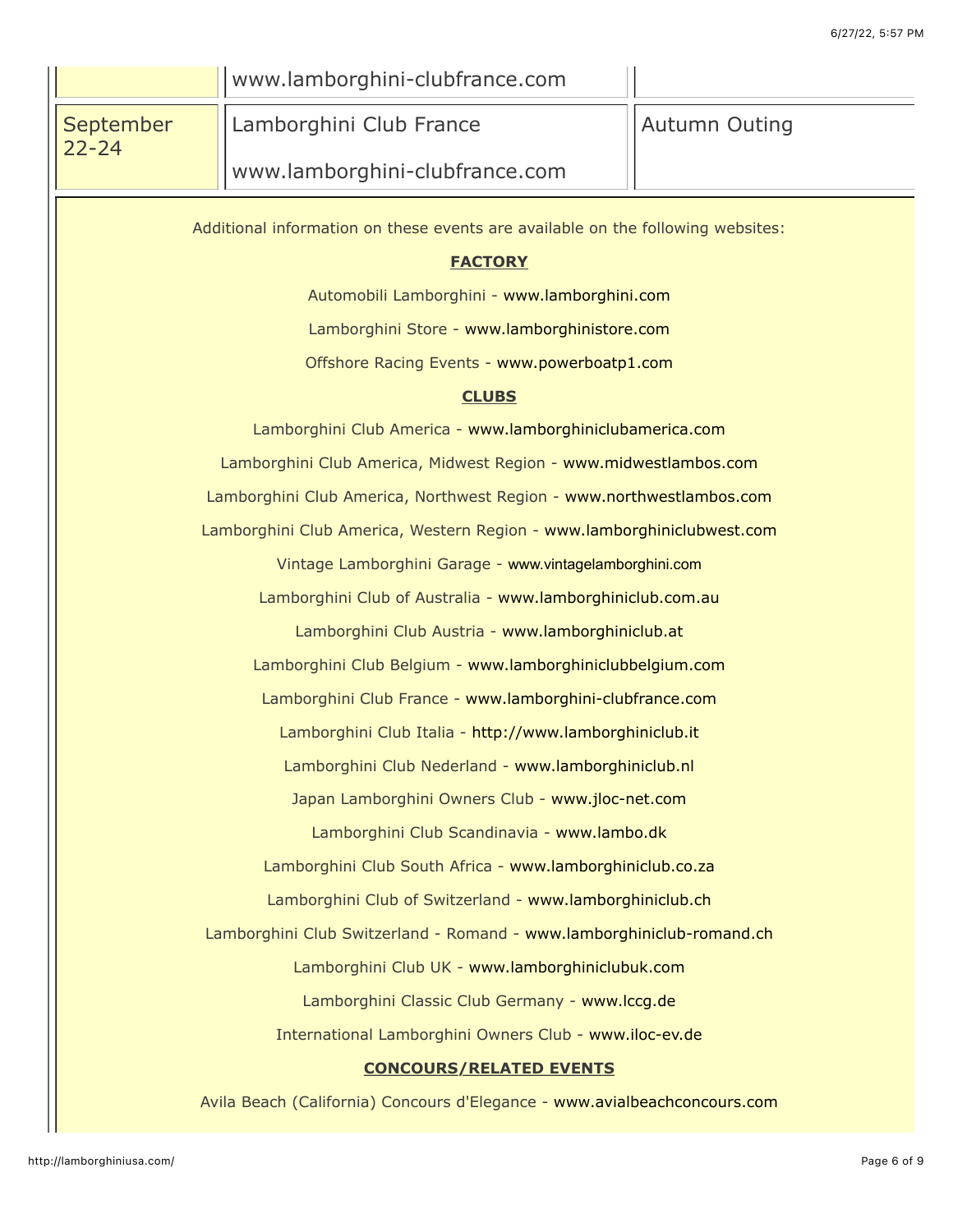Scarsdale (New York) Concours - [www.scarsdaleconcours.com](http://www.scarsdaleconcours.com/) Saratoga Auto Museum Show - [www.saratogaautomuseum.com](http://www.saratogaautomuseum.com/) Pebble Beach Concours - [www.pebblebeachconcours.net](http://www.pebblebeachconcours.net/) Concorso Italiano - [www.concorso.com](http://www.concorso.com/) Laguna Seca Raceway - [www.montereyhistoric.com](http://www.montereyhistoric.com/) The Quail - A Motorsports Gathering - [www.quaillodge.com](http://www.quaillodge.com/) Seattle (Washington) Concours - [www.italianconcours.org](http://www.italianconcours.org/) Los Angeles Concours d'Elegance - [www.laconcours.com](http://www.laconcours.com/) Amelia Island Concours d'Elegance - [www.ameliaconcours.org](http://www.ameliaconcours.org/) Palm Beach Concours d'Elegance - [www.palmbeachconcours.com](http://www.palmbeachconcours.com/) Greenwich (Connecticut) Concours d'Elegance - [www.greenwichconcours.com](http://www.greenwichconcours.com/) Villa d'Este Concorso d'Eleganza - [www.concorsodeleganzavilladeste.com](http://www.concorsodeleganzavilladeste.com/) Winter Park (Florida) Concours d'Elegance - [www.winterparkconcours.com](http://www.winterparkconcours.com/) Hilton Head Island Concours d' Elegance - [www.hhiconcours.com](http://www.hhiconcours.com/) Palos Verdes (California) Concours d' Elegance - [www.pvconcours.com](http://www.pvconcours.com/) Goodwood Revival - [www.goodwood.co.uk/revival](http://www.goodwood.co.uk/revival) Celebration/Walt Disney World (Florida) Exotic Car Festival - [www.celebrationexoticcars.com](http://www.celebrationexoticcars.com/) Festivals of Speed (St. Petersburg, Florida) - [www.festivalsofspeed.com](http://www.festivalsofspeed.com/) Palo Alto (California) Concours d'Elegance - [www.paconcours.com](http://www.paconcours.com/) Italia a Zandvoort - [www.circuit-zandvoort.nl](http://www.circuit-zandvoort.nl/) Le Belle Macchine d'Italia (Pocono) - [www.italiancarsatpocono.com](http://www.italiancarsatpocono.com/) Bay Harbor (Michigan) Concours d'Elegance - [www.bayharborconcours.com](http://www.bayharborconcours.com/) Tutto Italiano (Brookline, Massachusetts) Car Show - [www.mot.org](http://www.mot.org/) Cincinnati (Ohio) Concours d'Elegance - [www.ohioconcours.com](http://www.ohioconcours.com/) Sloan Museum (Flint, Michigan) Summer Auto Fair - [www.sloanmuseum.org](http://www.sloanmuseum.org/) New York City Concours d'Elegance - [www.newyorkcityconcoursdelegance.com](http://www.newyorkcityconcoursdelegance.com/) Pocono-A Celebration of Speed and Design - [www.pocono-csd.com](http://www.pocno-csd.com/) Newport (California) Concours d'Elegance - [www.atsconcours.com](http://www.atsconcours.com/) Glenmoor Gathering Concours d'Elegance - [www.glenmoorgathering.com](http://www.glenmoorgathering.com/) Cranbrook Concours d'Elegance - [www.concoursatcranbrook.com](http://www.concoursatcranbrook.com/) Eyes On Design Automotive Exhibition - [www.eyesondesign.org](http://www.eyesondesign.org/) Concours d'Elegance of America (formerly the Meadow Brook Concours) - [www.concoursusa.org](http://www.meadowbrookconcours.org/)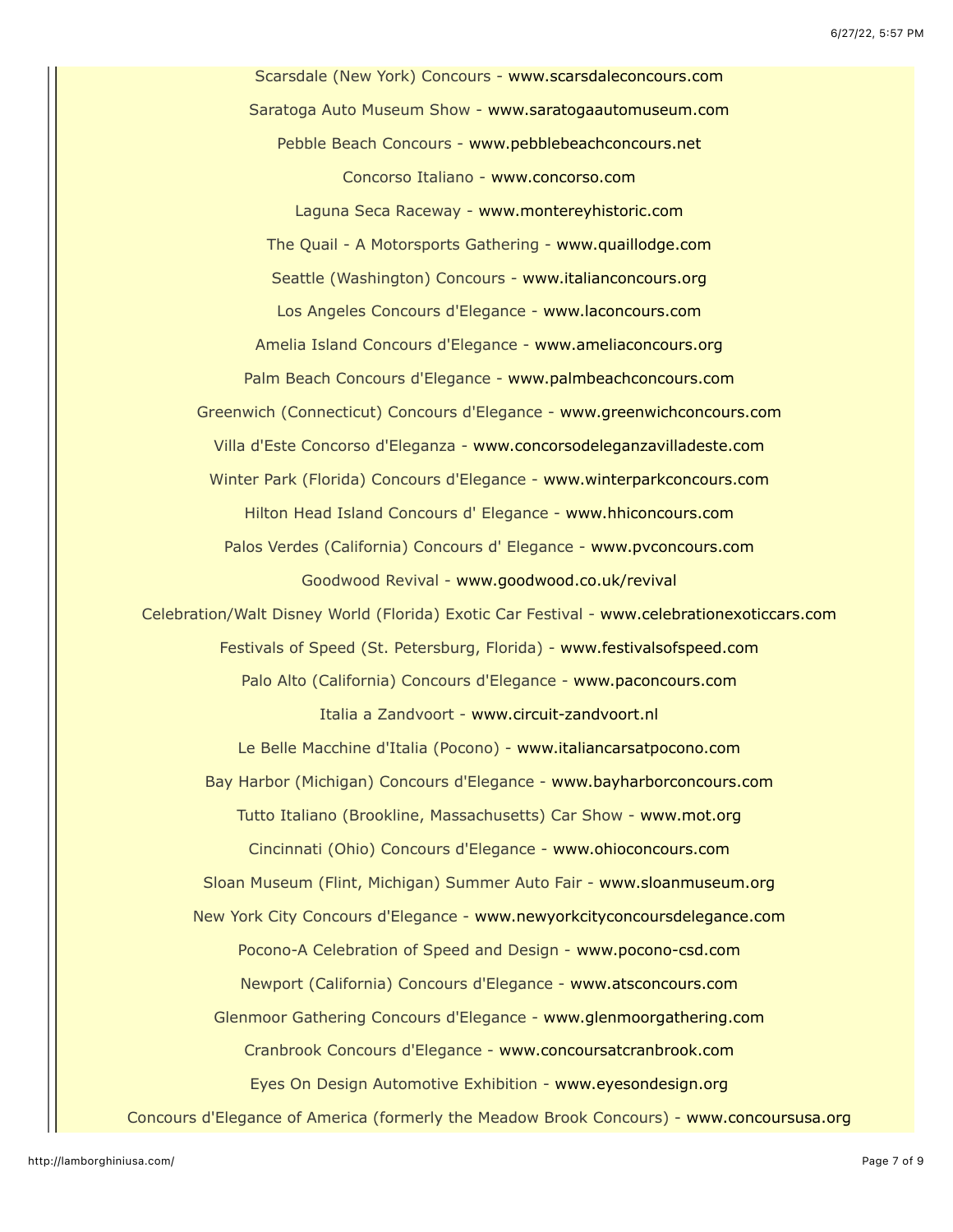Italian Car Fest (Grapevine, Texas) - [www.italiancarfest.com](http://www.italiancarfest.com/) Radnor (Pennsylvania) Hunt Concours d'Elegance - [www.radnorconcours.org](http://www.radnorconcours.org/) Kirkland (Washington) Concours d'Elegance - [www.kirklandconcours.com](http://www.kirklandconcours.com/) Ironstone (California) Concours d'Elegance - [www.ironstoneconcours.org](http://www.ironstoneconcours.org/) ATSC (Irvine, California) Concours d'Elegance - [www.atscconcours.com](http://www.atscconcours.com/) Fairfield County (Connecticut) Concours d'Elegance - [www.fairfieldcountyconcours.com](http://www.fairfieldcountyconcours.com/) Wheels of Italy Show - [www.wheelsofitaly.com](http://www.wheelsofitaly.com/) Auto-Moto-ITALIA (Netherlands) - [www.auto-moto-italia.nl/english.php](http://www.auto-moto-italia.nl/english.php) Vanderbilt Concours d'Elegance - [www.newportmansions.org](http://www.newportmansions.org/) Seabrook (Houston), Texas Keels and Wheels Concours d'Elegance - [www.keels-wheels.com](http://www.keels-wheels.com/) Spa Italia (Belgium) - [www.spaitalia.be](http://www.spaitalia.be/) St. Michaels (Maryland) Concours d'Elegance - [www.stmichaelsconcours.com](http://www.stmichaelsconcours.com/) Danville (California) d'Elegance - [www.danville-delegance.com](http://www.danville-delegance.com/) Las Vegas Concours d'Elegance - [www.lasvegasconcours.com](http://www.lasvegasconcours.com/) Carmel-by-the-Sea Concours on the Avenue - [www.motorclubevents.com](http://www.motorclubevents.com/) **AUTO/MOTOR SHOWS** International Organization of Motor Vehicle Manufacturers (OICA) - [www.oica.net](http://www.oica.net/) Bologna Motor Show - [www.motorshow.it](http://www.motorshow.it/) Bremen Classic Motor Show - [www.classicmotorshow.de](http://www.classicmotorshow.de/) Detroit Auto Show - [www.naias.com](http://www.naias.com/) Frankfurt Motor Show - [www.iaa.de](http://www.iaa.de/) Geneva Motor Show - [www.palexpo.ch](http://www.palexpo.ch/) London Motor Show - [www.londonmotorshow.co.uk](http://www.londonmotorshow.co.uk/) Paris Auto Show - [www.mondial-automobile.com](http://www.mondial-automobile.com/) Retromobile - [www.retromobile.fr](http://www.retromobile.fr/) Techno Classica Essen - [www.siha.de](http://www.siha.de/) Retro Classics - [www.retropromotion.de](http://www.retropromotion.de/) International Historic Motorsports Show - [www.historicmotorsportshow.com](http://www.historicmotorsportshow.com/) Tokyo Motor Show - [www.tokyo-motorshow.com/eng](http://www.tokyo-motorshow.com/eng) Los Angeles Auto Show - [www.laautoshow.com](http://www.laautoshow.com/) New York Auto Show - [www.autoshowny.com](http://www.autoshowny.com/) Auto China Motor Show - [www.auto-fairs.com](http://www.auto-fairs.com/)